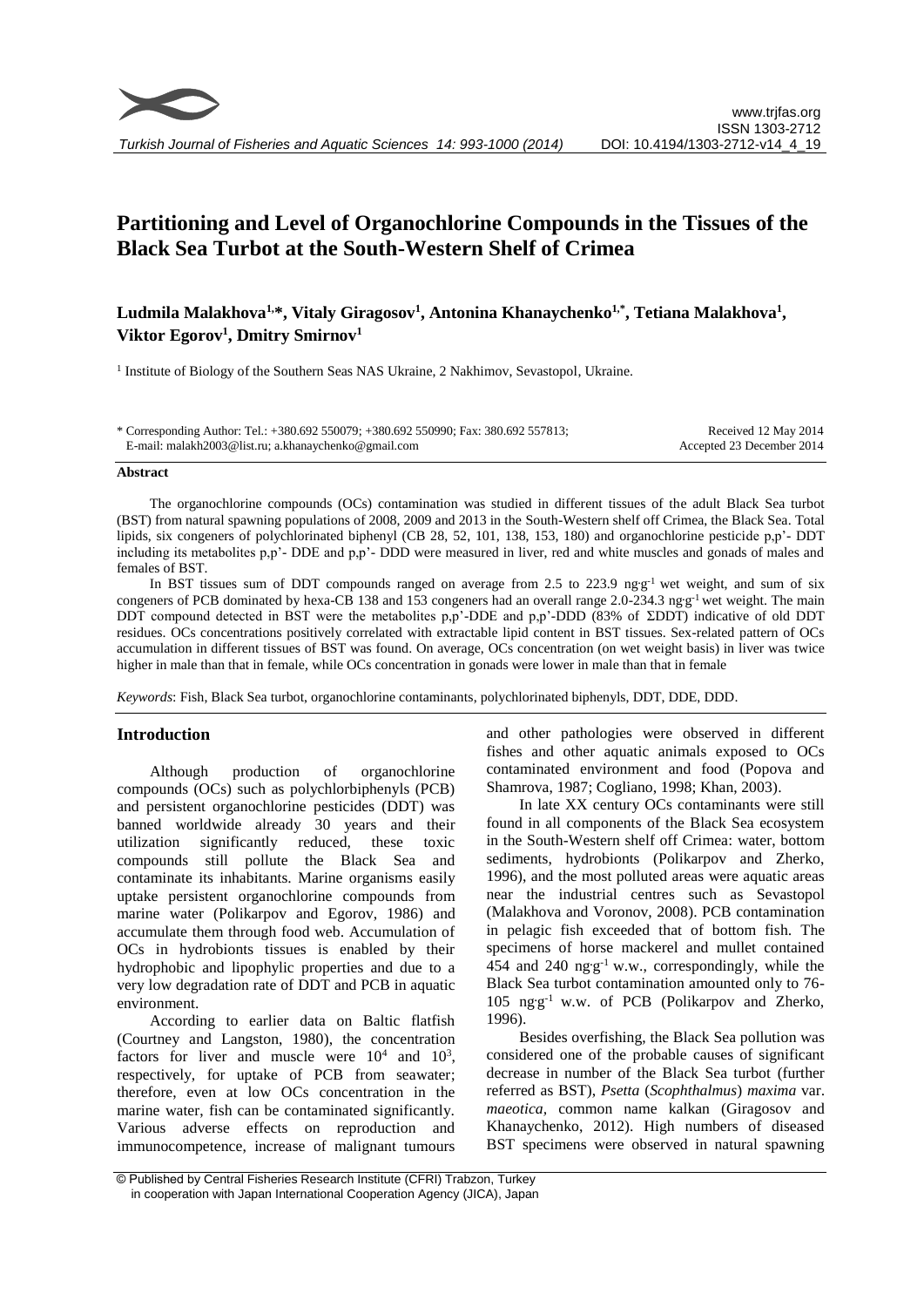population (Khanaychenko *et al.*, 2012). The health of bottom-dwelling flatfish can be impaired significantly by chronic exposure to sediments contaminated by PCBs (Khan, 2003).

To our knowledge no information is available on the highly persistent PCBs and DDTs in the Black Sea turbot apart from one study based on only two sporadic (1986 and 1989) measurements of PCB (Aroclor 1254) concentration in BST (Polikarpov and Zherko, 1996), and it could not reflect the modern state of its contamination.

Therefore, it was necessary to assess actual OCs contamination of BST and find out the peculiarities of OCs distribution in fish different tissues.

#### **Materials and Methods**

Sampling of BST specimens for OCs analysis was conducted during scientific monitoring carried out by the Institute of Biology of the Southern Seas NAS Ukraine. Fish was collected from the gill nets (180-200 mm) captures at the depths 25-95 m during the spawning seasons in 2008, 2009 and 2013 in Sevastopol region (South Western off Crimea, the Black Sea). The study area is presented in Figure 1.

Biological analysis of all caught specimens was carried out; the fish was weighed (g) and measured (cm) before sampling. Sex was determined by examination of the gonads. Age was determined by otoliths analysis. Sampling of fresh BST tissues for OCs contamination was carried out during biological analysis. During the period 2008, 2009 and 2013 in total 139 samples (of the liver, red and white muscles and gonad tissues) from 19 males and 20 females were collected (2008 - 8 males and 9 females, 2009 – 4 males and 7 females, 2013 – 7 males and 4 females). All sampled specimens were adult and either ready for spawning (stage IV in April), or in active phase of spawning (stages IV-V, V, VI-V,

April-June). To avoid possible large variations resulted from histological heterogeneity of the same tissue within different localities, samples were taken exactly from the same parts of the tissues. Tissue samples were individually wrapped in aluminum foil and stored at –10°C until analyzed for contaminants. The level of total lipids, six congeners of polychlorinated biphenyl (IUPAC # 28, 52, 101, 138, 153, 180) and organochlorine pesticide dichlorodiphenyl-trichloroethane (p,p'-DDT) including its metabolites (p,p'-DDE and p,p'- DDD) were examined in all samples.

The extractive analytical procedure and the instrumental conditions for identifying the peaks of PCBs and DDTs compounds and for their quantitative analysis have been described in detail elsewhere (Standardized methods for monitoring of background pollution of the environment, 1986). Briefly, after grinding the tissues the homogenates (5 g wet white muscle, 0.5 g wet gonad, red muscle or liver) were dried overnight with sodium sulfate (1:4 gonad or liver tissue:sodium sulfate; 1:3 muscle tissue:sodium sulfate). Pesticide-grade reagents and solvents were used for the analysis. The tissue–sodium sulfate mixture was extracted with acetone:hexane (1:3 v/v). The extracts were then concentrated and subsamples were taken in order to determine the tissue fat content by gravimetry. An aliquot of the remaining extract was dissolved in hexane (5 ml) and mixed with concentrated  $H<sub>2</sub>SO<sub>4</sub>$  for the clean-up, following the procedure described by Murphy (1972). After centrifugation, the hexane solution was concentrated (about 1 ml) and transferred to a glass column (i.d. 5 mm) filled with 1 g of florisil (activated at 120°C for 16 h) for the separation of OCs from other organic compounds. The OCs fraction eluted with n-hexane.

To determine levels of PCBs and DDTs, samples were analyzed using a gas chromatograph (Model Varian 3800) equipped with an electron-capture



Figure 1. Schematic map showing the Black Sea turbot sampling area and points.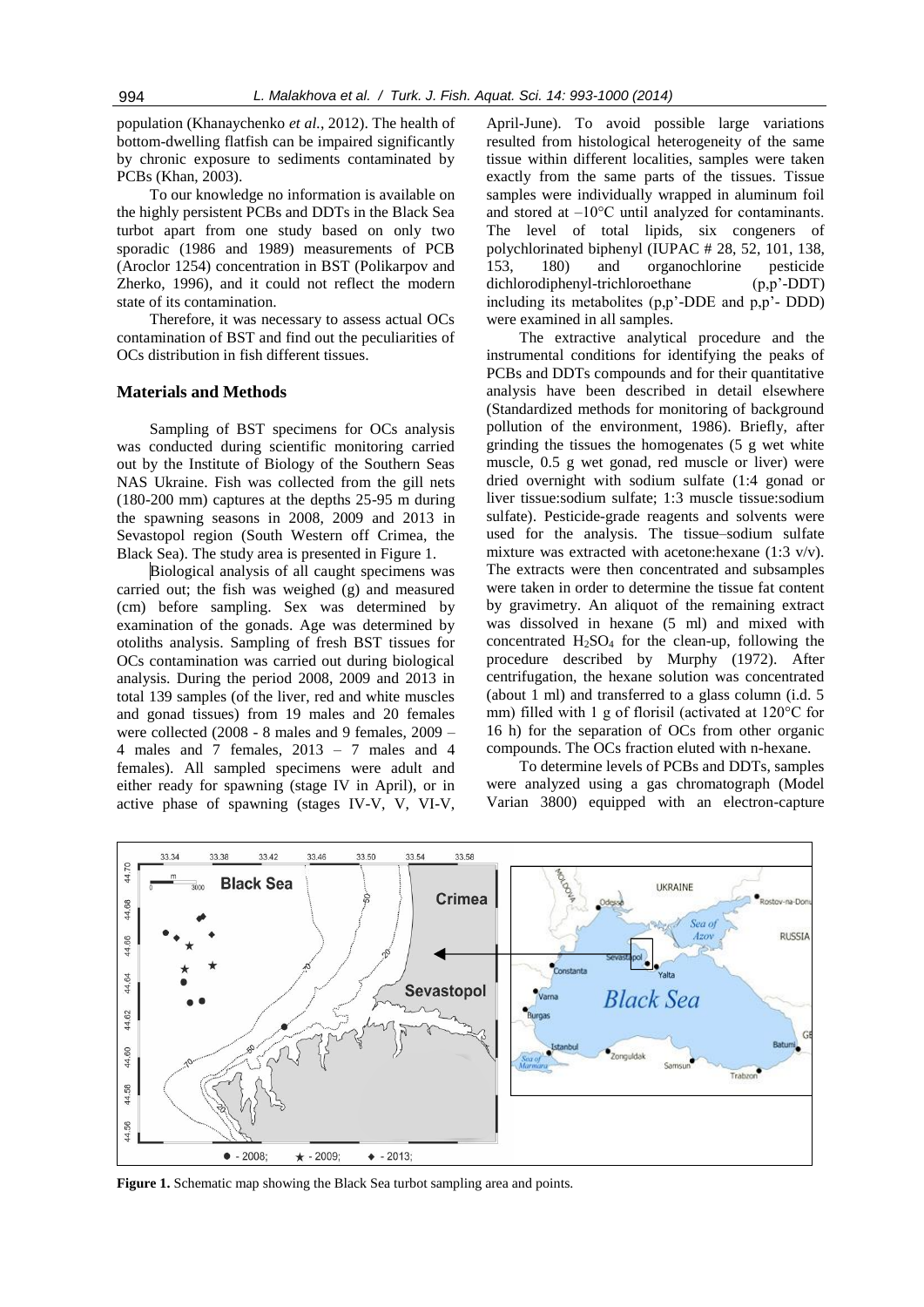detector (ECD). A fused silica capillary column (25 m x 0.25 mm i.d.) coated with СР Sil-8СB having a film thickness of 0.45 gm was used for the separation of the organochlorine compounds (OCs). Oven operated under the following conditions: 90°C, 1 min hold, ramp to 120 at a rate of 25°C/min, 0.5 min hold, ramp to 290°C at a rate of 5°C/min, 9 min hold with a final hold of 10 min. Injection of 1 μl into a split/splitless injector was used in splitless mode, with 1 min of injection time. The injector and detector temperatures were kept at 280°C and 300°C. Nitrogen was used as the carrier and the make-up gas.

Pure reference standard solutions (Supelco Pesticides Mix - 2000 μg/ml and Sigma-Aldrich Laborchemikalien GmbH PCB Mix 7-10 μg/ml) were used for instrument calibration and quantification of compounds. Quantification was performed using internal standards calibration.

The recoveries for the PCB congeners and DDT compounds, varying between 70% and 110%, were determined by adding known amounts of PCBs and DDTs standards to empty samples before extraction (method of additions). Reproducibility was calculated on replicate analysis giving an overall variability of 15–20%. The detection limits for individual PCBs and for DDT ranged between 0.1 and 0.5 ng/g.

Total PCB content was based on the summed concentrations of 6 congeners (CB 28, 52, 101, 138, 153, 180, further reported as  $\Sigma PCB_6$ ) – ecological indicators recommended by European Commission to assess marine pollution (Commission Regulation (EU) No  $1259/2011$ ), and total DDT – on summed concentrations of residues p,p'-DDT, p,p'-DDE and p,p'-DDD (further reported as ΣDDT). Concentrations of organochlorine compounds, means of duplicate measurements, are presented as ng/g on the wet weight and lipids basis.

Standard statistics (mean, standard deviation, coefficients of variations  $(C_v)$  and significance of differences between sex- and tissue–related values, determined by Student's test at 1 and 5% significance level was carried out using Excel.

#### **Results**

The average values, standard deviations, and ranges for total lipids content and concentrations of  $\Sigma PCB_6$  and  $\Sigma$ DDT metabolites on a wet weight (w.w.) and lipid weight (l.w.) basis in four different tissues of BST males and females collected in different years (2008, 2009 and 2013) are presented in Table 1.

Lipid content (on the basis of wet weight) increased in the following order of BST tissues: white muscles, gonads, red muscles, liver with statistically significant differences (P≤0.01) amongst the four tissues regardless of sex and year of sampling (excluding differences in lipid level in white and red muscles). Liver presented the highest lipid content, with average mean for all years, significantly different (P≤0.01) amongst the sexes, with 17.5% in males and

6.9% in females. White muscles presented the lowest lipid content amongst the tissues, with non-significant difference between males (mean 0.66%) and females  $(0.5\%)$ .

The level of OCs contamination (on w.w. basis) varied significantly among the tissues of BST (Figure 2) and was characterized by high values of coefficients of variations  $(C_v)$ : up to 86 % in females and 122 % in males and differed non-significantly between years of sampling.

The liver contamination on wet weight basis was generally significantly (P≤0.01) higher relatively to gonads and muscle, and red muscle *versus* white muscle in both genders. The lowest and similar contamination was determined for both genders in white muscles: ΣDDT (0.6 ng·g<sup>-1</sup> w.w.) and ΣPCB<sub>6</sub> (1.2 ng**.**g -1 w.w.). Maximum levels of ΣDDT and  $\Sigma PCB_6$  (564 and 443 ng·g<sup>-1</sup> w.w., respectively) were found in liver. Significant differences (P≤0.05) amongst the level of contamination by different OCs contaminants was found in the BST liver tissues where ΣDDT value was permanently about 1.5 higher than that of  $\Sigma PCB_6$ . Females livers contained significantly (P≤0.01) lower concentration of  $\Sigma PCB_6$ and  $\Sigma$ DDT (mean 95 and 66 ng g<sup>-1</sup> w.w., respectively) than the males livers  $(163 \text{ and } 166 \text{ ng } g^{-1} \text{ w.w.},$ respectively). Female gonads *vice versa* permanently contained higher OCs concentration than the male gonads. Red muscles contamination by OCs was by an order of magnitude higher than that of white muscles.

When OCs concentration was expressed on the basis of total lipid weight basis the  $C_v$  decreased to 21 % in females and to 48% in males indicating rather uniform distribution of OCs within lipid content of tissues. Positive linear regression was found between both log-transformed  $\Sigma PCB_6$  and  $\Sigma DDT$ concentrations ( $R=0.75$  and  $R=0.72$ , correspondingly) and extractable lipid content in all BST tissues (Figure 3). Therefore, the revealed uneven distribution of OCs between tissues found on the basis of wet weight was related to lipid content in different tissues. Pooled for tissues lipid content could be arranged in order of decreasing as following: liver (mean 13.7% lipid), red muscles (4.6%), gonads (mean 2.3%), white muscles (0.6%). Significantly higher (P≤0.05) contamination by ΣDDT per lipid weight was determined in gonads of females in comparison with males.

Since the OCs concentrations in white muscle of both genders was the less variable parameter, these values were used to analyze the age-related level of fish contamination, and both  $\Sigma PCB_6$  and  $\Sigma DDT$ concentrations in white muscles tended to decrease with age, yet, the differences were found not significant (Figure 4).

Proportion of PCB congeners varied amongst BST tissues (Figure 5). The higher hexachlorinated congeners PCB 138 and PCB 153 comprised 28-41% and 21-41%, respectively, from sum of PCBs (% from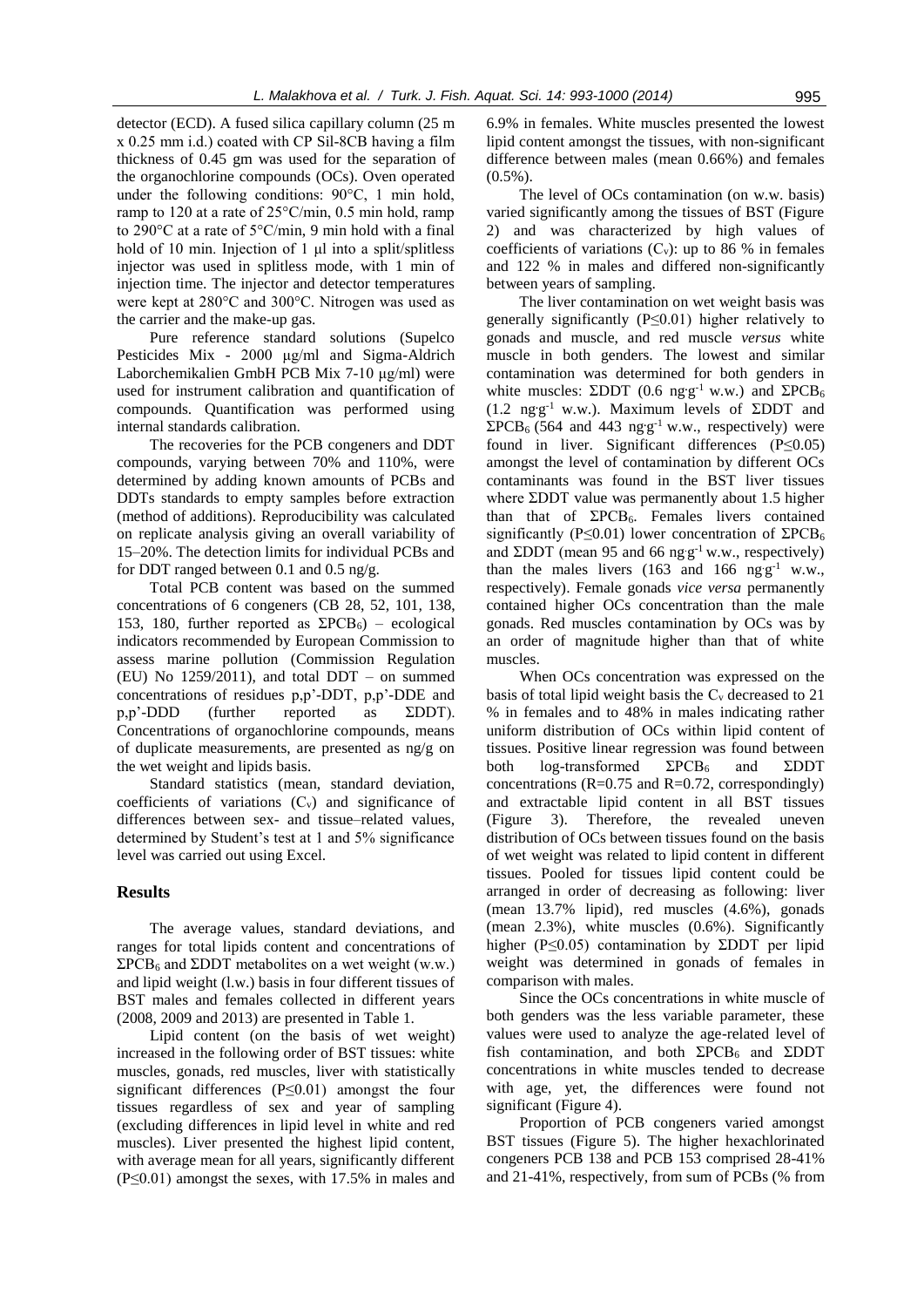|  | <b>Table 1.</b> Mean $\pm$ standard deviation and range (min.-max.) of concentrations of total lipids (TL, % wet weight) and                                                      |  |  |  |  |  |  |  |
|--|-----------------------------------------------------------------------------------------------------------------------------------------------------------------------------------|--|--|--|--|--|--|--|
|  | organochlorine compounds ( $\Sigma$ PCB <sub>6</sub> and $\Sigma$ DDT) on the basis of wet (ng g <sup>-1</sup> w.w.) and lipid weight (ng g <sup>-1</sup> l.w.) in the tissues of |  |  |  |  |  |  |  |
|  | Black Sea turbot from Sevastopol region of the Black Sea in 2008, 2009 and 2013                                                                                                   |  |  |  |  |  |  |  |

| Sex    | Tissue         | TL, % w.w.                     | $\Sigma$ DDT, ng g <sup>-1</sup> w.w. | $\Sigma$ DDT, ng g <sup>-1</sup> l.w. | $\Sigma PCB_6$ , ng·g <sup>-1</sup> w.w. | $\Sigma PCB_6$ , ng g <sup>-1</sup> l.w. |  |  |  |
|--------|----------------|--------------------------------|---------------------------------------|---------------------------------------|------------------------------------------|------------------------------------------|--|--|--|
|        | 2008           |                                |                                       |                                       |                                          |                                          |  |  |  |
| Male   | Liver          | $14.5 \pm 6.6$                 | 224±147                               | $1622 \pm 868$                        | 137±94                                   | 976±531                                  |  |  |  |
|        |                | $(8-25)$                       | $(105-564)$                           | $(856-3565)$                          | $(69-324)$                               | $(481 - 2048)$                           |  |  |  |
|        | Gonad          | $1.1 \pm 0.4$                  | $6.7 \pm 4.0$                         | $617\pm416$                           | $7.9 + 4.0$                              | $803 \pm 611$                            |  |  |  |
|        |                | $(0.7-1.8)$                    | $(1.1-12.4)$                          | $(90-817)$                            | $(2.2 - 13.4)$                           | $(257-2005)$                             |  |  |  |
|        | Red            | $4.0 \pm 1.8$                  | $50.8 \pm 34.8$                       | 1310±919                              | 49.5±27.4                                | 1366±720                                 |  |  |  |
|        | muscle         | $(2.5-6.3)$                    | $(8.8 - 82.7)$                        | $(244 - 2684)$                        | $(28 - 95)$                              | $(817 - 633)$                            |  |  |  |
|        | White          | $0.6 + 0.4$                    | $6.2 \pm 3.8$                         | 1217±764                              | $4.2 \pm 2.8$                            | $1007 \pm 802$                           |  |  |  |
|        | muscle         | $(0.3-1.3)$                    | $(1.4-11.9)$                          | $(468-2702)$                          | $(1.7-10.3)$                             | $(305 - 2450)$                           |  |  |  |
|        | Liver          | $5.5 \pm 2.5$                  | $104 \pm 81$                          | $1851 \pm 1018$                       | $54\pm26$                                | 1138±624                                 |  |  |  |
|        |                | $(2.2-10.3)$                   | $(15-252)$                            | $(363 - 3581)$                        | $(14-97)$                                | $(341 - 2047)$                           |  |  |  |
|        | Gonad          | $2.5 \pm 1.0$                  | $50\pm 45.3$                          | 1609±1075                             | $26.9 \pm 16.3$                          | $1124 \pm 831$                           |  |  |  |
| Female |                | $(1.2-4.2)$                    | $(13-134)$                            | $(565-3731)$                          | $(6.2 - 54.5)$                           | $(353-3048)$                             |  |  |  |
|        | Red            | $3.9 \pm 1.8$                  | $72 + 54.2$                           | 2298±1525                             | $31.1 \pm 14.1$                          | 878±478                                  |  |  |  |
|        | muscle         | $(2.1-6.7)$                    | $(24-178)$                            | $(523 - 2646)$                        | $(9.6 - 50.6)$                           | $(415-1650)$                             |  |  |  |
|        | White          | $0.5 \pm 0.4$                  | $8.1 + 4.9$                           | 1828±769                              | $5.9 \pm 5.0$                            | 1432±1007                                |  |  |  |
|        | muscle         | $(0.2-1.4)$                    | $(1.6-15.3)$                          | $(298-5106)$                          | $(1.2-17.5)$                             | $(595-3494)$                             |  |  |  |
|        |                |                                |                                       | $200\overline{9}$                     |                                          |                                          |  |  |  |
|        | Liver          | $13.1 \pm 1.8$                 | $162 \pm 39$                          | 1266±380                              | $128 + 29$                               | 1006±286                                 |  |  |  |
|        |                | $(11-15)$                      | $(131-201)$                           | $(823-1685)$                          | $(94-159)$                               | $(619-1279)$                             |  |  |  |
|        | Gonad          | $1.5 \pm 1.2$                  | $7.8 + 9.3$                           | $418 \pm 176$                         | $11.9 \pm 10.6$                          | 726±157                                  |  |  |  |
| Male   |                | $(0.7-2.9)$                    | $(2.2 - 18.3)$                        | $(300-621)$                           | $(3.7 - 24)$                             | $(544-819)$                              |  |  |  |
|        | Red            | $4.8 \pm 1.0$                  | 97±70                                 | 1765±999                              | $61 + 44$                                | 1244±712                                 |  |  |  |
|        | muscle         | $(3.8-5.9)$                    | $(45-172)$                            | $(1183-2919)$                         | $(22-109)$                               | $(459-1850)$                             |  |  |  |
|        | White          | $0.4 \pm 0.2$                  | $2.5 \pm 3.3$                         | 477±449                               | $2.1 \pm 1.3$                            | 455±449                                  |  |  |  |
|        | muscle         | $(0.3 - 0.7)$                  | $(0.6-6.3)$                           | $(195-975)$                           | $(1.2 - 3.6)$                            | $(195-975)$                              |  |  |  |
|        | Liver          | $7.6 \pm 2.4$                  | 96±53                                 | 1226±469                              | $65 \pm 26$                              | 872±337                                  |  |  |  |
|        |                | $(5.3-11.2)$                   | $(29-175)$                            | $(496-1689)$                          | $(25-100)$                               | $(436-1536)$                             |  |  |  |
|        | Gonad          | $1.4 \pm 1.4$                  | $16.4 \pm 10.9$                       | 922±394                               | $12.8 \pm 7.6$                           | 1068±825                                 |  |  |  |
| Female |                | $(0.7 - 2.4)$                  | $(6.5-33.2)$                          | $(515-1510)$                          | $(4.9 - 25.3)$                           | $(654-2746)$                             |  |  |  |
|        | Red            | $4.1 \pm 1.8$                  | $48 \pm 16$                           | 1306±464                              | $29 \pm 7.1$                             | $971 \pm 310$                            |  |  |  |
|        | muscle         | $(2.8 - 7.1)$                  | $(32-65)$                             | $(814-2069)$                          | $(27-54)$                                | $(566-1038)$                             |  |  |  |
|        | White          | $0.3 \pm 0.1$                  | $3.5 \pm 3.2$                         | $492 \pm 189$                         | $2.0 \pm 2.1$                            | $655 \pm 351$                            |  |  |  |
|        | muscle         | $(0.1 - 0.4)$                  | $(1.0-9.4)$                           | $(334 - 736)$                         | $(1.3-6.2)$                              | $(451 - 1181)$                           |  |  |  |
|        |                |                                |                                       | 2013                                  |                                          |                                          |  |  |  |
|        | Liver          | $25.3 \pm 14.6$                | 111.6±57.4                            | 467±96.8                              | 234.3±149.6                              | $1013 \pm 430$                           |  |  |  |
|        |                | $(12.6 - 38.2)$                | $(77.5 - 187.6)$                      | $(399-613)$                           | $(44.8 - 443.2)$                         | $(452 - 1258)$                           |  |  |  |
|        | Gonad          | $2.3 \pm 1.9$                  | $9.1 \pm 7.7$                         | 648±630                               | $26.2 \pm 19.8$                          | 1870±1537                                |  |  |  |
| Male   |                | $(0.4 - 5.2)$                  | $(4.2 - 23.8)$                        | $(163-1715)$                          | $(9.5 - 56.2)$                           | $(253-4045)$                             |  |  |  |
|        | Red            | $4.0 \pm 1.9$                  | $40.2 \pm 19.5$                       | 1276±894                              | $42.7 \pm 31.5$                          | 1495±1381                                |  |  |  |
|        | muscle         | $(2.5 - 7.2)$                  | $(17.8 - 69.7)$                       | $(246 - 2488)$                        | $(15.2 - 88.5)$                          | $(210-3480)$                             |  |  |  |
| Female | White          | $1.0 \pm 1.4$                  | $6.8 \pm 2.3$                         | 1960±1556                             | $17.2 \pm 12.9$                          | 3702±3006                                |  |  |  |
|        | muscle         | $(0.15 - 3.47)$                | $(3.9-10.2)$                          | $(213-3999)$                          | $(7.8-39.7)$                             | $(1145 - 8884)$                          |  |  |  |
|        | Liver<br>Gonad | $8.1 \pm 5.3$                  | 85.4±57.2                             | 1182±648                              | 78.3±40.9                                | $1233 \pm 642$                           |  |  |  |
|        |                | $(1.9-13.5)$                   | $(20.3 - 148.6)$                      | $(513-2071)$                          | $(32.7 - 121.8)$                         | $(497-1849)$                             |  |  |  |
|        |                | $4.7 \pm 4.3$                  | $37.5 \pm 19.9$                       | $1210 \pm 924$                        | $31.7 \pm 14.7$                          | 894±351                                  |  |  |  |
|        |                | $(1.2 - 10.8)$                 | $(13.8-61.3)$                         | $(395 - 2507)$                        | $(11.5-45.7)$                            | $(421-1262)$                             |  |  |  |
|        | Red            | $6.7 \pm 3.9$                  | $81.3 \pm 55.6$                       | $1345 \pm 816$                        | $89.3 \pm 88.2$                          | $1318 \pm 1020$                          |  |  |  |
|        | muscle         | $(2.2-11.4)$                   | $(22.2 - 136.7)$                      | $(406-2272)$                          | $(15.5 - 216.2)$                         | $(432-2706)$                             |  |  |  |
|        | White          | $1.0 \pm 0.8$<br>$5.4 \pm 3.6$ |                                       | $653 \pm 291$                         | $15.1 \pm 14.8$                          | 1445±334                                 |  |  |  |
|        | muscle         | $(0.4 - 2.1)$                  | $(1.9-10.6)$                          | $(471 - 1087)$                        | $(3.9 - 36.3)$                           | $(976-1694)$                             |  |  |  |

 $\Sigma PCB_6$ ) found in BST tissues with maximum percent of these congeners in the liver. Congeners of polychlorinated biphenyl (101, 138, 153 и 180) and metabolites of DDT (p,p'-DDE and p,p'- DDD) were detected in all samples of BST. The original organochlorine pesticide p,p'-DDT was present only in 85% liver samples, and less chlorinated PCB congeners 28 and 52 were found in 67 % of liver

samples. The concentration of DDT metabolites increased in all samples within the following range: p,p'-DDT < p,p'-DDD <p,p'-DDE. Metabolites p,p′- DDE and p,p′-DDD comprised 83% of ΣDDT in BST tissues, especially in BST liver where the level of p,p'-DDE contamination was 8 times higher than parent p,p'-DDT compound level. Rather high quota of p,p'- DDT were found in BST gonads (up to 19%)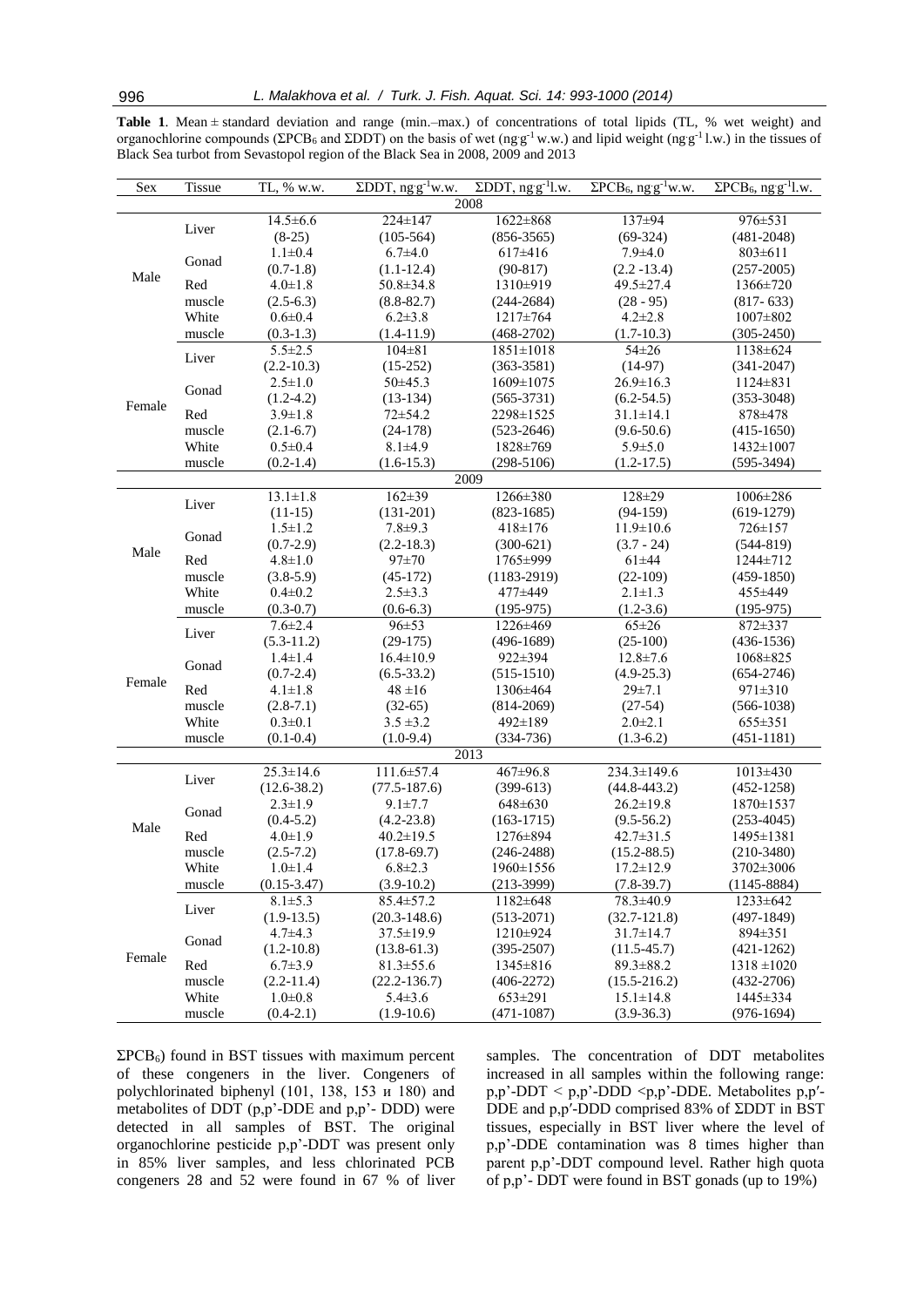

**Figure 2.** Comparison of average total lipids (TL, % w.w.) (a) and  $\Sigma PCB_6$  (b) and  $\Sigma DDT$  (c) levels, ngg<sup>-1</sup>w.w. (mean $\pm SD$ ) between different genders and tissues of the Black Sea turbot.



**Figure 3**. Total ΣPCB<sub>6</sub> (a) and ΣDDT (b) (ng.g<sup>-1</sup> w.w.) concentrations *vs* total lipids (%) content in the Black Sea turbot in Sevastopol area.



**Figure 4.** ΣDDT (a) and ΣPCB (b) concentration  $(\text{ng } g^{-1} w.w.)$  ( $\pm$ SD) in the Black Sea turbot white muscles *vs*. age.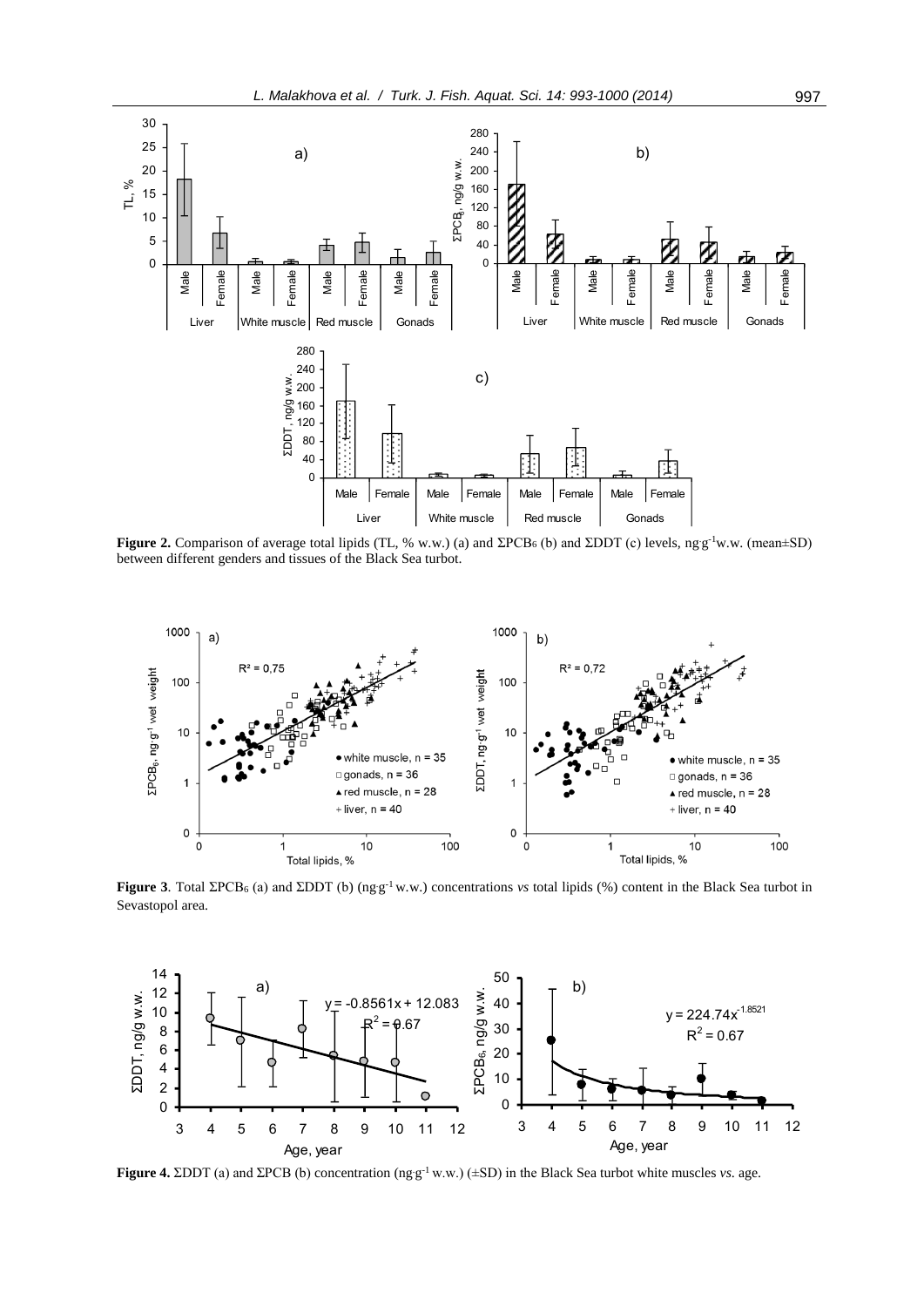

**Figure 5.** Average proportion of PCB congeners (% from the sum of six congeners ΣPCB<sub>6</sub>) in the Black Sea turbot tissues. and white muscle (up to 39.6%).

### **Discussion**

Our results show that all tissues of the Black Sea turbot accumulated OCs contaminants, yet to different degree, and their accumulation was found related to tissue and sex. Mean OCs concentration in male liver was twice higher than that in female liver, while it was lower in male gonads than in female gonads. Despite the overall prohibition of utilization of DDT these compounds still dominated among organochlorine contaminants in majority of BST samples. The lowest contamination by  $\Sigma PCB_6$  and ΣDDT was observed in white muscles in both genders.

OCs concentration in the BST tissues increased with the total lipids content of the tissue which increased in the following order: white muscles, gonads, red muscles, liver. High OCs enrichment in liver tissue is likely related to lipophilic OCs uptake in the liver mainly via food sources, and selective accumulation of lipid residues from food into the liver. Lower contamination by  $\Sigma PCB_6$  and  $\Sigma DDT$  of females livers than males livers was supposed due to the active redistribution of OCs linked to specific lipids accumulation from the liver to female gonads during gametogenesis.

Predominance of the metabolites p,p′-DDE and p,p′-DDD in BST tissues was indicative that DDT did not penetrate into BST organisms recently and the intensive destruction of DDT in BST tissues with higher rate of their metabolism in the liver and the red muscles. The residues of DDT still remain in BST tissues and reveal that the accumulated earlier amount of organochlorine pesticide was not still totally metabolized as the time of DDT decomposition can vary from 240 days to 10 years (Isidorov, 1999).

The BST liver tissue was significantly enriched by hexachlorinated biphenyls 138 and 153. Predominance of hexachlorinated congeners PCB 138 and PCB 153 among other PCB congeners in the BST livers was also found in food objects of BST and in coastal waters according to our own (Malakhova and Voronov, 2008; Çakıroğulları *et al*., 2010) studies. Apparently, such selective accumulation of certain PCB congeners is related to gradual fermentative metabolism of low chlorinated trichlorobiphenyl-28 and tetrachlorobiphenyl-52, and pentachlorobiphenyl-101 to hydrophilic compounds in the liver followed by their wash-out off organism while the high chlorinated congeners are degraded metabolically slowly (Isidorov, 1999).

Assessment of ecological state of environment suggests the comparison of contamination level of its components with the maximum permissible concentration (MPC) of pollutants and recommended maximum levels (ML) of PCB in marine fish. MPC for OCs in the fish and marine were standardized as 200 ng g<sup>-1</sup> w.w. of ΣDDT and 2000 ng g<sup>-1</sup> w.w. of ΣPCB; MPC of ΣPCB in the liver and fish oil – 5000 ng.g -1 w.w. (Belyaev *et al.*, 1993). In European Community, maximum level of six congeners of PCB  $-75$  ng g<sup>-1</sup> w.w. is permissible for muscle meat of fish while ML of PCBs in fish liver is permissible up to 200 ng g<sup>-1</sup>w.w. (Commission Regulation (EU) No 1259/2011). Maximum content of DDT (sum of DDT-, DDD- and DDE- isomers, expressed as DDT) in mg<sub>kg</sub>-1 (ppm) relative to feed materials with a moisture content of 12 %  $-50$  ng g<sup>-1</sup>w.w. and for fats and oils  $-500$  ng g<sup>-1</sup> lipids (Commission regulation (EU) No 574/2011).

The amount of  $\Sigma PCB_6$  in analyzed BST samples from Sevastopol area never exceeded 6% of MPC level (Belyaev *et al.*, 1993), and in majority of BST of samples the  $\Sigma PCB_6$  level was less than 2% MPC. The maximum allowed PCB level in fish meat by EC (Commission Regulation (EU) No 1259/2011) was also never reached while permissible EC maximum level of  $\Sigma PCB_6$  in fish liver was exceeded in the samples of the BST males liver in 2013.

Contamination by ΣDDT in all BST liver and red muscle samples, in 25% of gonad samples and in 3 % of white muscle samples exceeded  $14$  ng  $g^{-1}$  w.w. the reference value of ecological norm recommended for protection of aquatic life in Canada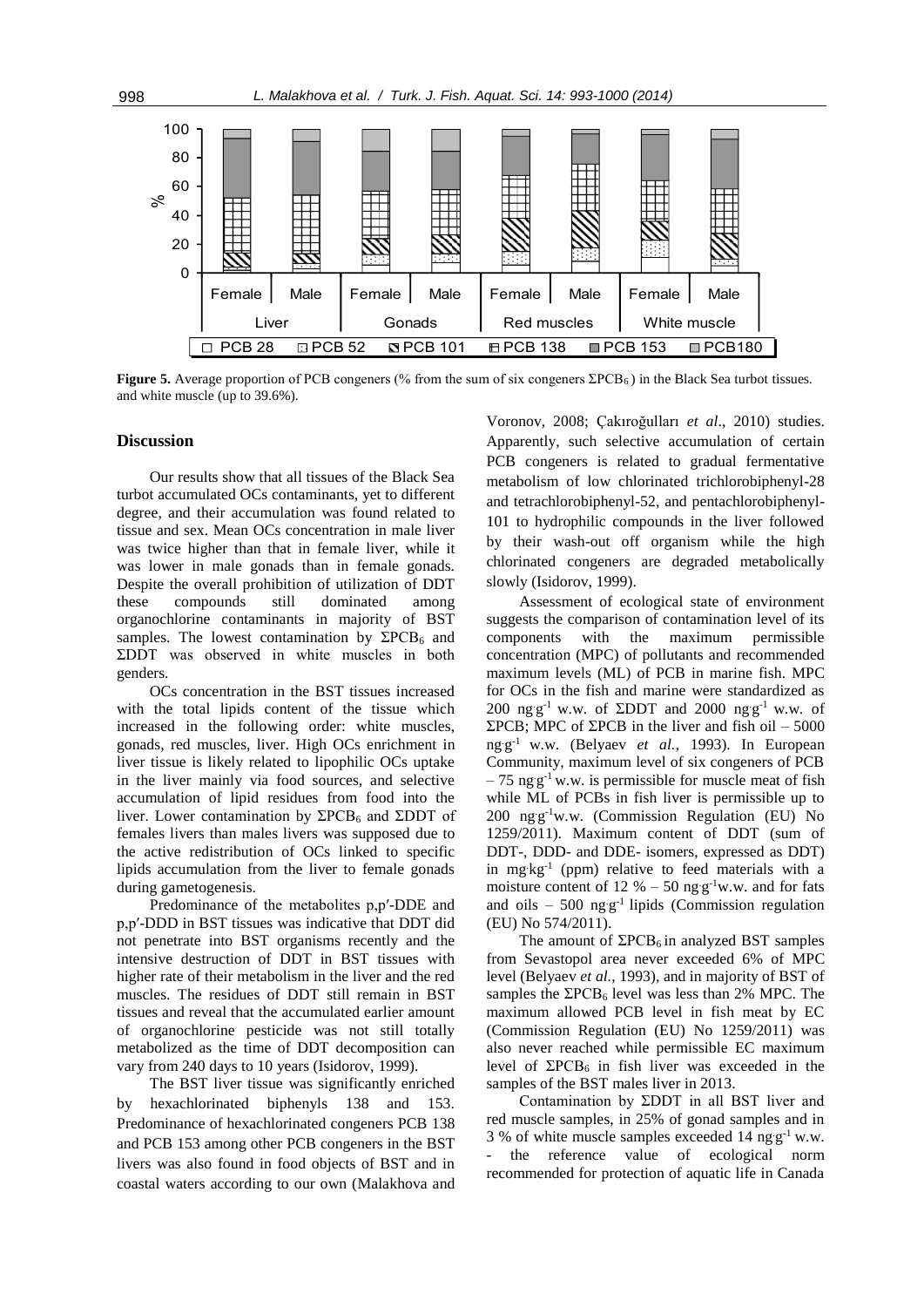(of wildlife consumers of aquatic biota) (Canadian environmental quality guidelines, 1999). Content of ΣDDT in some BST tissues (liver, red muscles, gonads) exceeded EU maximum content relative to feed materials (Commission regulation (EU) No 574/2011).

It is obvious that the main sources of DDT for fish are water and food (Rhead and Perkins, 1984). Uptake via food sources are shown to be the main way for PCB contamination in flatfish, turbots (Zeng and Tran, 2002), besides seawater and sediments (Courtney and Langston, 1980). The Black Sea turbot is a typical predator fed mainly on abundant pelagic fishes - sprat, and near-bottom fishes, whiting, red mullet and gobies (Popova, 1969) most of them known to be significantly contaminated by OCs (Table 2). The ΣDDT contamination level (on lipid weight basis) in BST from Sevastopol area during 2008, 2009 and 2013 was of the same order of magnitude as that found for sprat (*Sprattus sprattus*), horse mackerel (*Trachurus mediterraneus*), bluefish (*Pomatomus saltatrix*) and shad (*Alosa pontica*) (Stoichev *et al.*, 2007; Stancheva *et al.*, 2010) from Bulgarian region of Black Sea in 2003-2006 (Table 2). Compared with the level of contamination of different fishes from the Turkish coastal waters in 1993 (Tanabe *et al.*, 1997), the level of both  $\Sigma PCB_6$ and ΣDDT in the tissues of BST from Ukrainian coast was significantly lower. Variations in OCs contamination obviously depend on different fish species, ecological niches of fish, areas, years, and seasons.

In conclusion, marine ecosystem in Sevastopol coastal area is undoubtedly contaminated by various technogenic pollutants from earlier and recent anthropogenic activities. Pollution of the seawater by such indicators of anthropogenic activities as PCB and DDT, resulted in OCs contamination of all components of coastal ecosystem. Yet, according our data, the OC contamination of the Black Sea turbot in Sevastopol area is lower than in some species of pelagic fish, and does not exceed the maximum permitted level of OC contaminants in marine fish.

#### **References**

- Belyaev, M.P., Gneushev, M.I., Glotov, Y.K. and Shamov, O.I. 1993. Reference Book of Maximum Permissible Concentrations of Harmful Substances in Food and Habitat. Nauka, Moscow, 142 pp. (In Russian).
- Canadian environmental quality guidelines, 1999. Canadian tissue residue guidelines for the protection of wildlife consumers of aquatic biota: DDT (total). Canadian Council of Ministers of the Environment, Winnipeg Canadian Council of Ministers of the Environment 1999. Publication No. 1299, Ottawa.
- Courtney, W. and Langston, W. 1980. Accumulation of polychlorinated biphenyls in turbot (*Scophthalmus maximus*) from seawater sediments and food. Helgolander Meeresunters, 33: 333-339. doi: 10.1007/ BF02414759.
- Çakıroğullari, G.Ç., Yunus, U., Oymael, B., Bozkurt, E.N. and Kılıç, D. 2010. PCDD/F, dl-PCB and indicator PCBs in whiting, horse mackerel and anchovy in

**Table 2.** Variations of average values and ranges of concentration of ΣDDT and ΣPCBon the basis of wet and lipid weight in the Black Sea fishes

| Location and<br>survey year          | Fish (species)                                          | $\Sigma$ DDT, ng·g <sup>-1</sup><br>wet weight | $\Sigma$ DDT, ng·g <sup>-1</sup><br>lipid weight | $PCB1$ , ng·g <sup>-1</sup><br>wet weight | $PCB1$ , ng·g <sup>-1</sup><br>lipid weight | Reference                 |
|--------------------------------------|---------------------------------------------------------|------------------------------------------------|--------------------------------------------------|-------------------------------------------|---------------------------------------------|---------------------------|
| Turkey coastal<br>area from          | Engraulis encrasicolus,<br>whole body                   | 170                                            | 2700                                             | 50                                        | 920                                         | Tanabe et al.,<br>1997    |
| Yakakent and<br>Sinop, 1993          | Merlangius merlangus<br><i>euxinus</i> , whole body     | 280                                            | 7000                                             | 140                                       | 3500                                        | $-\langle \langle -$      |
|                                      | Mullus surmuletus.<br>whole body                        | 250                                            | 1700                                             | 20                                        | 130                                         | $-\langle \langle -$      |
|                                      | <i>Alosa</i> sp., whole body                            | 370                                            | 12000                                            | 95                                        | 3200                                        | $-\langle \langle -$      |
|                                      | Trachurus mediterraneus.<br>whole body                  | 490                                            | 3800                                             | 210                                       | 2000                                        | $-\langle \langle -$      |
| <b>Bulgarian</b><br><b>Black Sea</b> | Sprattus sprattus,<br>whole body                        | $\sqrt{2}$                                     | 1374±1707<br>$(362 - 3345)$                      | n.a.                                      | n.a.                                        | Stoichev et al.,<br>2007  |
| coast, Spring<br>2004                | Trachurus mediterraneus<br><i>ponticus</i> , whole body |                                                | 833<br>$(159-1509)$                              | n.a.                                      | n.a.                                        | $ ($ $-$                  |
|                                      | Alosa pontica,<br>whole body                            |                                                | $952 \pm 634$<br>$(542-1682)$                    | n.a.                                      | n.a.                                        | $ ($ $-$                  |
| <b>Bulgarian</b>                     |                                                         |                                                |                                                  |                                           |                                             |                           |
| (near Varna).<br>2003-2006           | Black Sea coast <i>Pomatomus saltatrix</i> ,<br>muscle  | n.a.                                           | 595.0<br>$(367.1 - 879.5)$                       | n.a.                                      | $(1.2 - 384.9)^3$                           | Stancheva et<br>al., 2010 |

 $\overline{1 - PCB}$  represent the Aroclor 1254;  $\overline{2 - \text{EDDT}}$  is not shown in the article;  $\overline{3}$  – sum of 14 congeners of PCB: 28, 31, 52, 77, 101, 105, 118, 126, 128, 138. 153, 156, 169, 180; n.a. – not available.